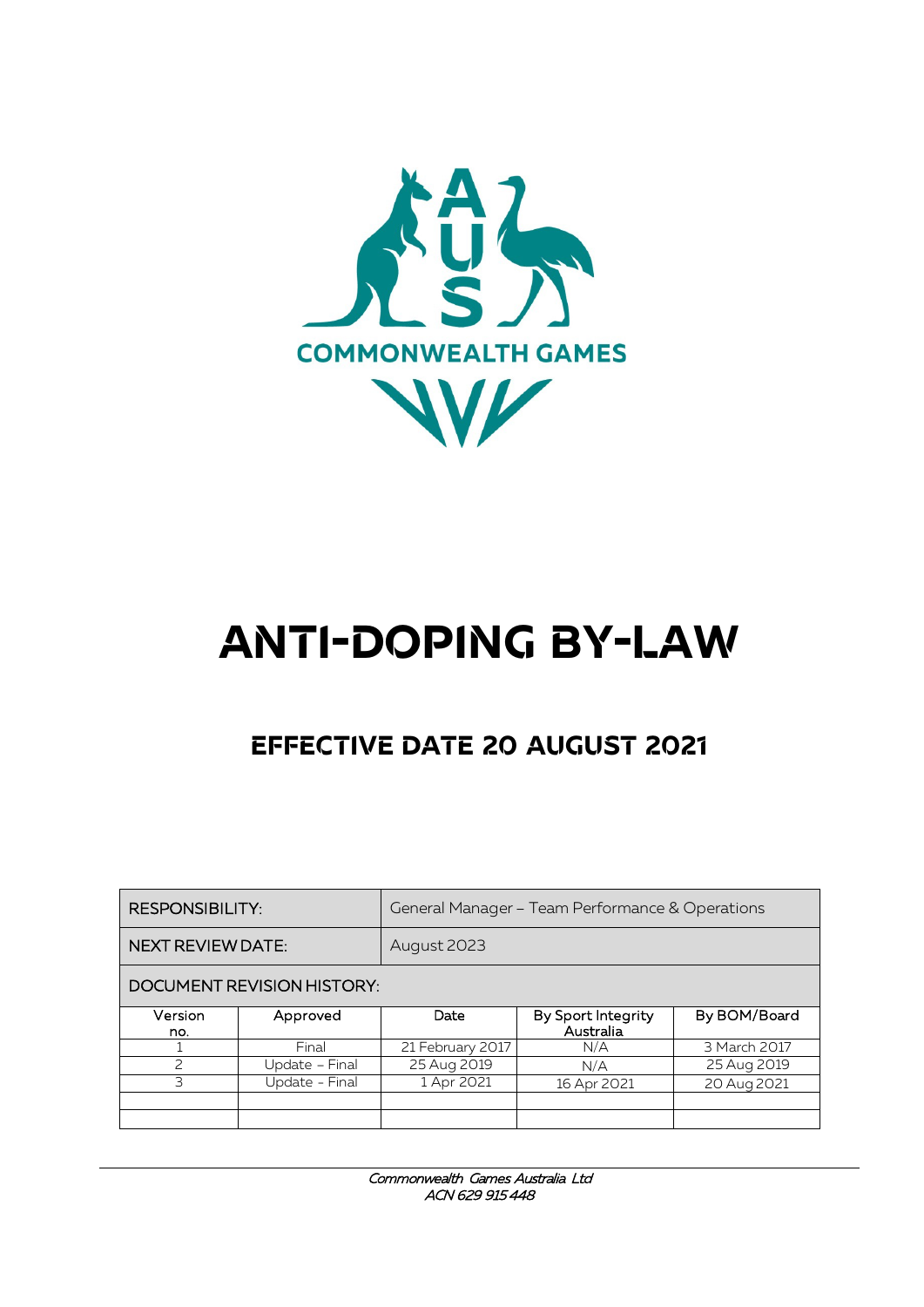# 1. World Anti-Doping Code

- 1.1 Commonwealth Games Australia (CGA) is a Signatory to the Code and, as such, is responsible for assisting Sport Integrity Australia in initiating, implementing and enforcing the *Doping Control* process and fulfilling all its obligations under the Code and the International Standards.
- 1.2 This By-Law is adopted and implemented as a result of CGA's commitment to the purposes of the World Anti-Doping Program of WADA and the Code and the Australian anti-doping framework including the Sport Integrity Australia Act 2020 (Cth); (Sport Integrity Australia Act) and the Sport Integrity Australia Regulations 2020 (Cth) (Sport Integrity Australia Regulations) including Schedule 1 which comprises the National Anti-Doping scheme (NAD scheme). It is in conformance with the CGA's responsibilities under the Code and International Standards and in furtherance of the CGA's continuing efforts to eradicate doping in Australia.

# 2. Fundamental Rationale for the Code and the CGA's Anti-Doping By-Law

Anti-Doping programs are founded on the intrinsic value of sport. This intrinsic value is often referred to as "the spirit of sport"- the ethical pursuit of human excellence through the dedicated perfection of each Athlete's natural talents.

Anti-Doping programs seek to maintain the integrity of sport in terms of respect for rules, other competitors, fair competition, a level playing field, and the value of clean sport to the world.

The spirit of sport is the celebration of the human spirit, body and mind – it is the essence of Olympism and is reflected in the values we find in and through sport, including:

- Health
- Ethics, fair play and honesty
- Athlete's rights as set forth in the Code
- Excellence in performance
- Character and Education
- Fun and joy
- Teamwork
- Dedication and commitment
- Respect for rules and laws
- Respect for self and other Participants
- **Courage**
- Community and solidarity

The spirit of sport is expressed in how we play true.

Doping is fundamentally contrary to the spirit of sport.

# 3. Responsibilities

- 3.1 Under the *Code, CGA* has roles and responsibilities, including the following:
	- 1) To ensure its anti-doping policies and rules conform with the Code and International Standards.
	- 2) To respect the autonomy of the National Anti-Doping Organisation in its country namely, Sport Integrity Australia and not to interfere in its operational decisions and activities.
	- 3) To require that *Persons* under the jurisdiction of CGA agree to be bound by and adhere to applicable anti-doping policies and rules which are in compliance with the applicable provisions of the Code and International Standards.
	- 4) To require as a condition of membership or recognition that *National Federations'* anti-doping policies and rules are in compliance with the applicable provisions of the Code and International Standards.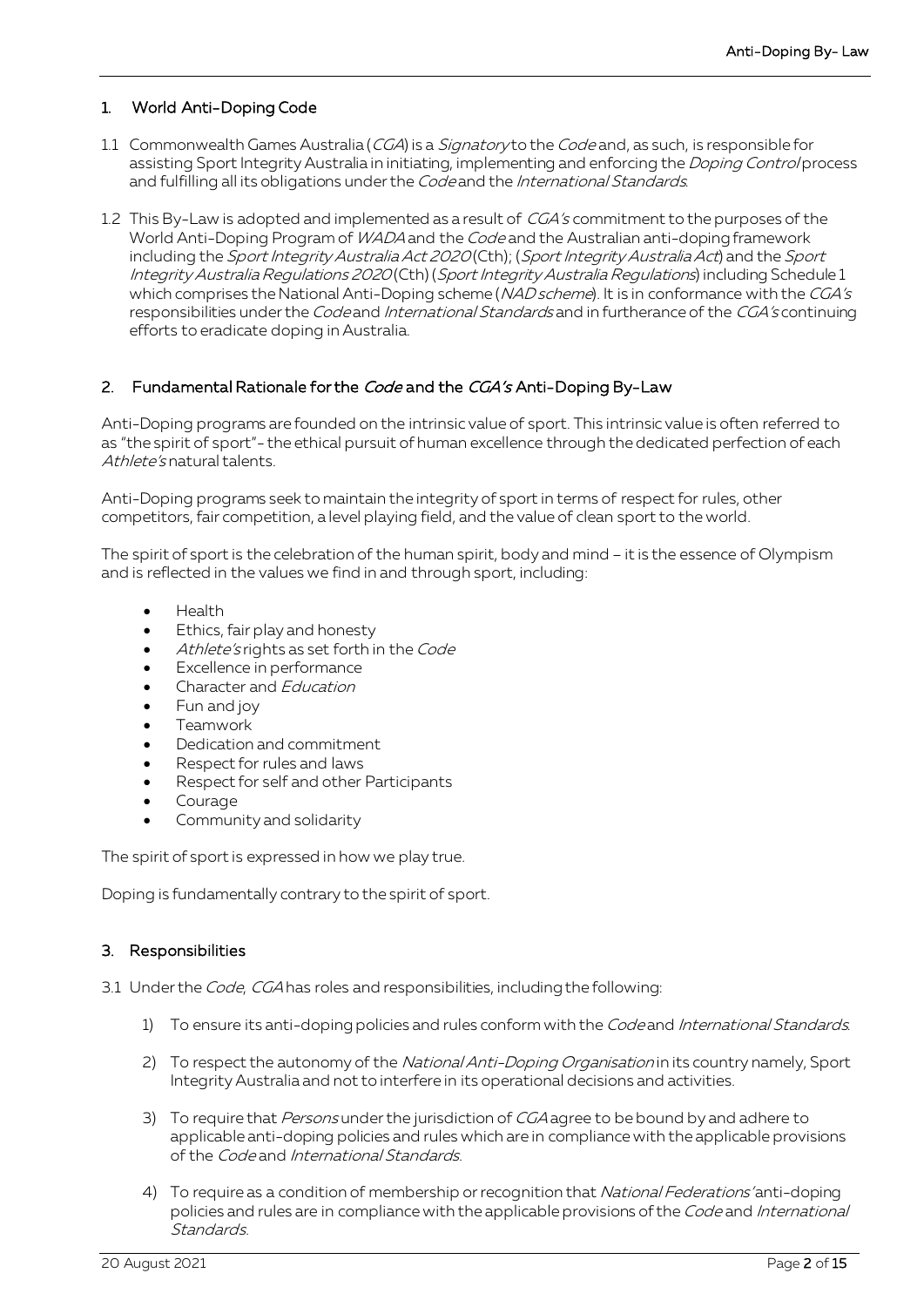- 5) To require National Federations and Persons under the jurisdiction of CGA to report any information suggesting or relating to an *anti-doping rule violation* to Sport Integrity Australia and to cooperate with investigations conducted by any Anti-Doping Organisation with authority to conduct the investigation.
- 6) To fully cooperate with and assist Sport Integrity Australia to vigorously pursue all potential anti-doping rule violations within its jurisdiction, including fully cooperating with any investigation Sport Integrity Australia is conducting into whether Athlete Support Personnel or Other Persons may have been involved in each case of doping.
- 7) To promote and conduct anti-doping *Education*, including requiring National Federations to make available or conduct anti-doping *Education* in cooperation with Sport Integrity Australia.
- 8) To co-operate with relevant national organisations and agencies and other Anti-Doping Organisations.
- 9) To the fullest extent permitted by law, to have disciplinary rules in place to prevent Athlete Support Personnel who are Using Prohibited Substances or Prohibited Methods without valid justification from providing support to Athletes within the CGA's authority.
- 10) To require as a condition of participation in the *Games* as a member of a *Team* that, at a minimum, Athletes who are not regular members of a National Federation be available for Sample collection and to provide whereabouts information as required by the International Standard for Testing and Investigations as soon as the Athlete is identified on the list or subsequent entry document, such as an Athlete and/or Official Team Membership Agreement, submitted in connection with the *Games*.

# 4. Application

- 4.1 This By-Law applies to:
	- 1) The Directors of CGA's Board, persons on the CGA Executive; members of any commission or committee established pursuant to the Constitution of CGA; members of the Commonwealth Games Federation (CGF) (if any) who are citizens of Australia, officers, employees, interns and volunteers of CGA; Delegated Third Parties and their employees who are involved in any aspect of Doping Control.
	- 2) Athletes;
	- 3) Team Members;
	- 4) Youth Commonwealth Games Team Members
	- 5) Athlete Support Personnel;
	- 6) Any Other Person under CGA's authority or jurisdiction, including any Person receiving funding or other valuable benefits from CGA , and
	- 7) National Federations.
- 4.2 Sanctions are applicable in the event of any anti-doping rule violation or other breach of this By-Law.

# 5. Obligations

- 5.1 All Athletes bound by this By-Law must:
	- 1) be knowledgeable of and comply with all applicable anti-doping policies and rules that apply to the Athlete, namely the Code, the International Standards, this By-Law and the policies and rules of CGA, the Australian Sports Commission, Sport Integrity Australia and their relevant National Federation and International Federation (together the Athlete Applicable Anti-Doping Rules);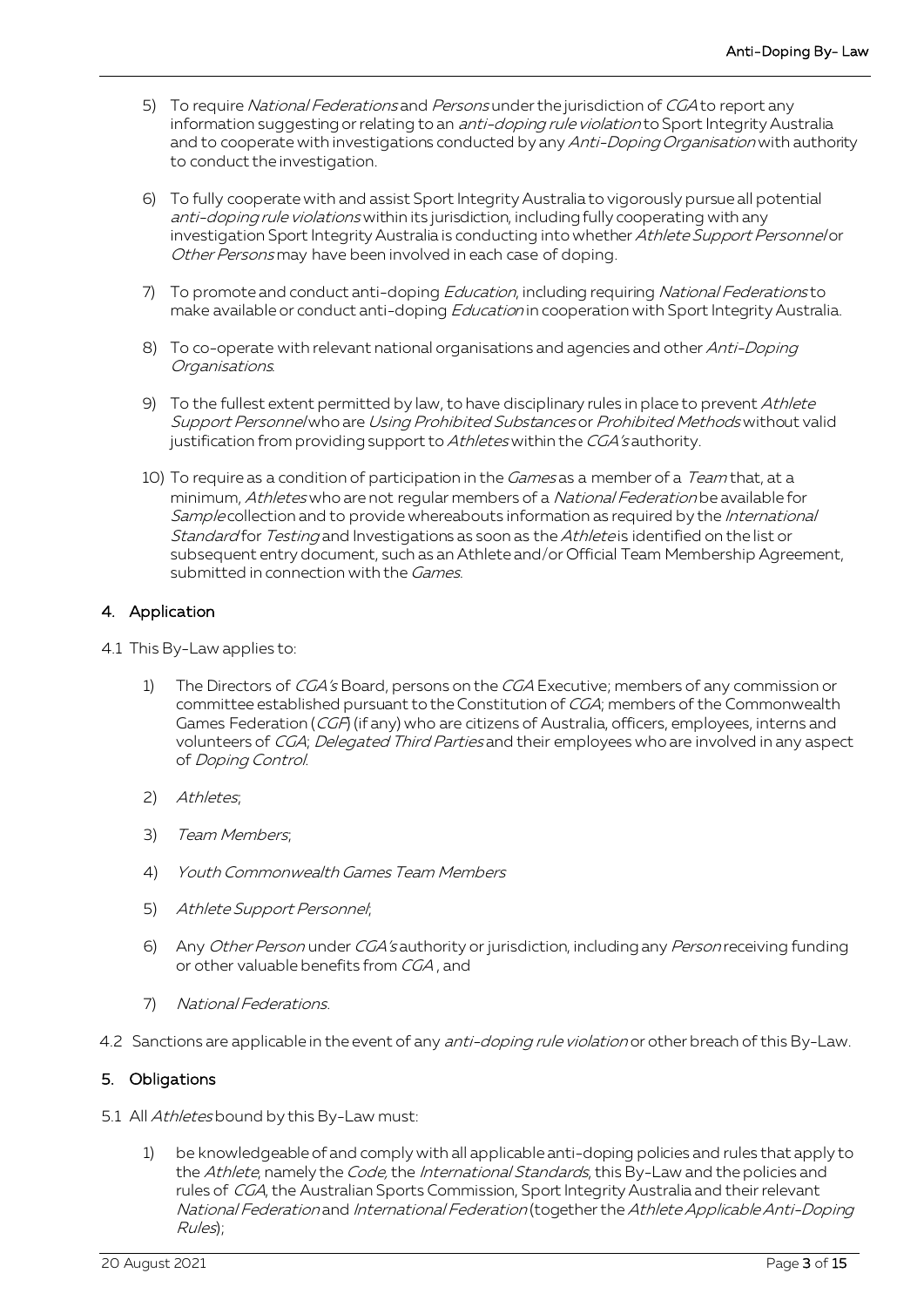- 2) co-operate with and assist Sport Integrity Australia, including by:
	- a. attending an interview to fully and truthfully answer questions;
	- b. giving information; and
	- c. producing documents,

in an investigation being conducted by Sport Integrity Australia in accordance with the Sport Integrity Australia Act, Sport Integrity Australia Regulations, NAD scheme and Athlete Applicable Anti-Doping Rules, even if to do so might tend to incriminate them or expose them to a penalty, sanction or other disciplinary measure;

- 3) be available for *Sample or Specimen* collection conducted in accordance with Athlete Applicable Anti-Doping Rules, at all times;
- 4) take responsibility, in the context of anti-doping, for what they ingest and Use;
- 5) inform medical personnel of their obligation not to Use Prohibited Substances and Prohibited Methods and to take responsibility to make sure that any medical treatment received does not violate the Athlete Applicable Anti-Doping Rules;
- 6) disclose to CGA, Sport Integrity Australia and their National Federation and International Federation any decision by a non-Signatory finding that they committed an anti-doping rule violation within the previous ten years; and
- 7) co-operate with Anti-Doping Organisations investigating anti-doping rule violations.
- 5.2 All Athletes bound by this By-Law who are not regular members of a National Federation must be available for Sample collection conducted according to the Code and Athlete Applicable Anti-Doping Rules and provide accurate and up-to-date whereabouts information on a regular basis, if required during the year before the *Commonwealth Games* as a condition of participation in the Commonwealth Games as a member of an Australian Commonwealth Games Team.
- 5.3 Any Athletebound by this By-Law who is not a member of a National Federation and who fulfills the requirements to be part of the Sport Integrity Australia Registered Testing Pool or the Sport Integrity Australia National Testing Pool, or the Sport Integrity Australia Domestic Testing Pool, must become a member of his or her National Federation, and must make himself or herself available for Testing, at least twelve months before participating in *International Events* or at least six months before participating in National Events of his or her National Federation.
- 5.4 All Athlete Support Personnel must:
	- 1) be knowledgeable of and comply with all anti-doping policies and rules that apply to the Athlete Support Personnel, namely the Code, the International Standards, this By-Law and the policies and rules of their relevant National Anti-Doping Organisation(s), National Federation(s), the Australian Sports Commission, and International Federation(s), applicable to them or to the Athletes whom they support (together the Support Personnel Applicable Anti-Doping Rules);
	- 2) co-operate with the Athlete Testing program;
	- 3) use their influence on Athlete values and behaviour to foster anti-doping attitudes;
	- 4) disclose to CGA, Sport Integrity Australia and their National Federation(s) and International Federation(s) any decision by a non-Signatory finding that they committed an anti-doping rule violation within the previous ten years;
	- 5) cooperate with Anti-Doping Organisations investigating anti-doping rule violations;
	- 6) not Use or Possess any Prohibited Substance or Prohibited Method without valid justification; and
	- 7) co-operate with and assist Sport Integrity Australia, including by: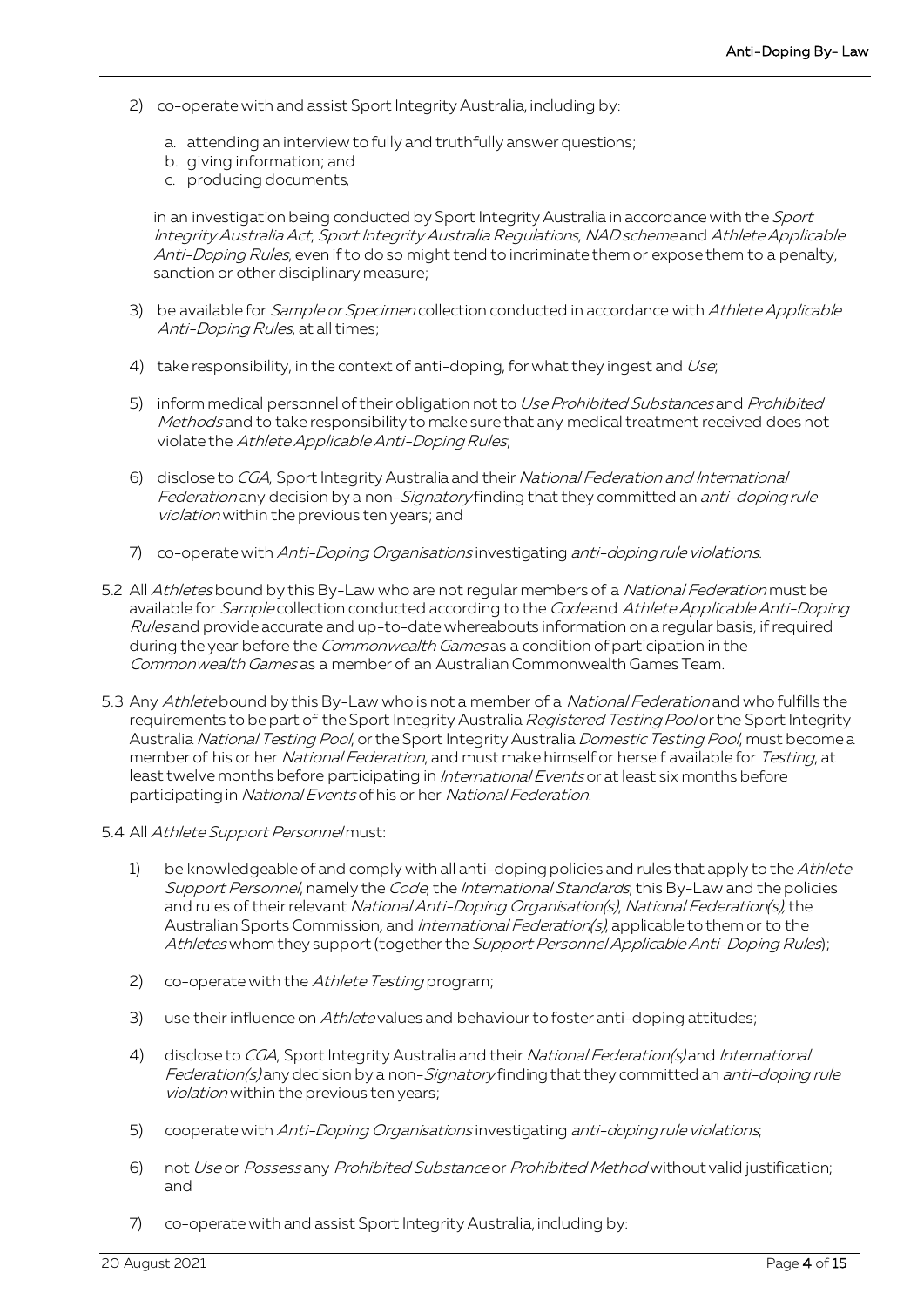- a. attending an interview to fully and truthfully answer questions;
- b. giving information; and
- c. producing documents,

in an investigation being conducted by Sport Integrity Australia in accordance with the Sport Integrity Australia Act, Sport Integrity Australia Regulations, NAD scheme and Support Personnel Applicable Anti-Doping Rules, even if to do so might tend to incriminate them or expose them to a penalty, sanction or other disciplinary measure.

#### 5.5 Each Other Person must:

- 1) be knowledgeable of and comply with all anti-doping policies and rules adopted pursuant to the Code and International Standards which are applicable to them;
- 2) disclose to CGA, Sport Integrity Australia and their National Federation(s) and International Federation(s) any decision by a non-Signatory finding that they committed an anti-doping rule violation within the previous 10 years.
- 3) cooperate with Anti-Doping Organisations investigating anti-doping rule violations.
- 4) Cooperate with and assist Sport Integrity Australia, including by:
	- a. attending an interview to fully and truthfully answer questions;
	- b. giving information; and
	- c. producing documents,

in an investigation being conducted by Sport Integrity Australia, even if to do so might tend to incriminate them or expose them to a penalty, sanction or other disciplinary measure.

- 5.6 Each National Federation must:
	- 1) comply with the *Code*, the *International Standards* and this By-Law;
	- 2) co-operate with and assist Sport Integrity Australia;
	- 3) adopt and implement an anti-doping policy that conforms with the Code, the International Standards, the NAD scheme and this By-Law;
	- 4) adopt and implement an anti-doping policy that requires all Athletes and Athlete Support Personne/who participate in a *Competition* or activity authorised or organised by the National Federation or one of its member organisations or a Club recognised by it or one of its member organisations to co-operate with and assist Sport Integrity Australia, including by:
		- a. attending an interview to fully and truthfully answer questions;
		- b. giving information; and
		- c. producing documents,

in an investigation being conducted by Sport Integrity Australia, even if to do so might tend to incriminate them or expose them to a penalty, sanction or other disciplinary measure.

- 5) report any information suggesting or relating to an *anti-doping rule violation* to Sport Integrity Australia and CGA's Chief Executive Officer and cooperate with investigations conducted by any Anti-Doping Organisation with authority to conduct the investigation;
- 6) cooperate with and assist its *International Federation* in its day-to-day anti-doping operations;
- 7) require all Athletes and each Athlete Support Personnel who participates in a Competition or activity authorised or organised by the National Federation or one of its member organisations or a Club recognised by it or one of its member organisations, to agree to be bound by antidoping rules and Anti-Doping Organisation results management authority in conformity with the Code and International Standards as a condition of such participation;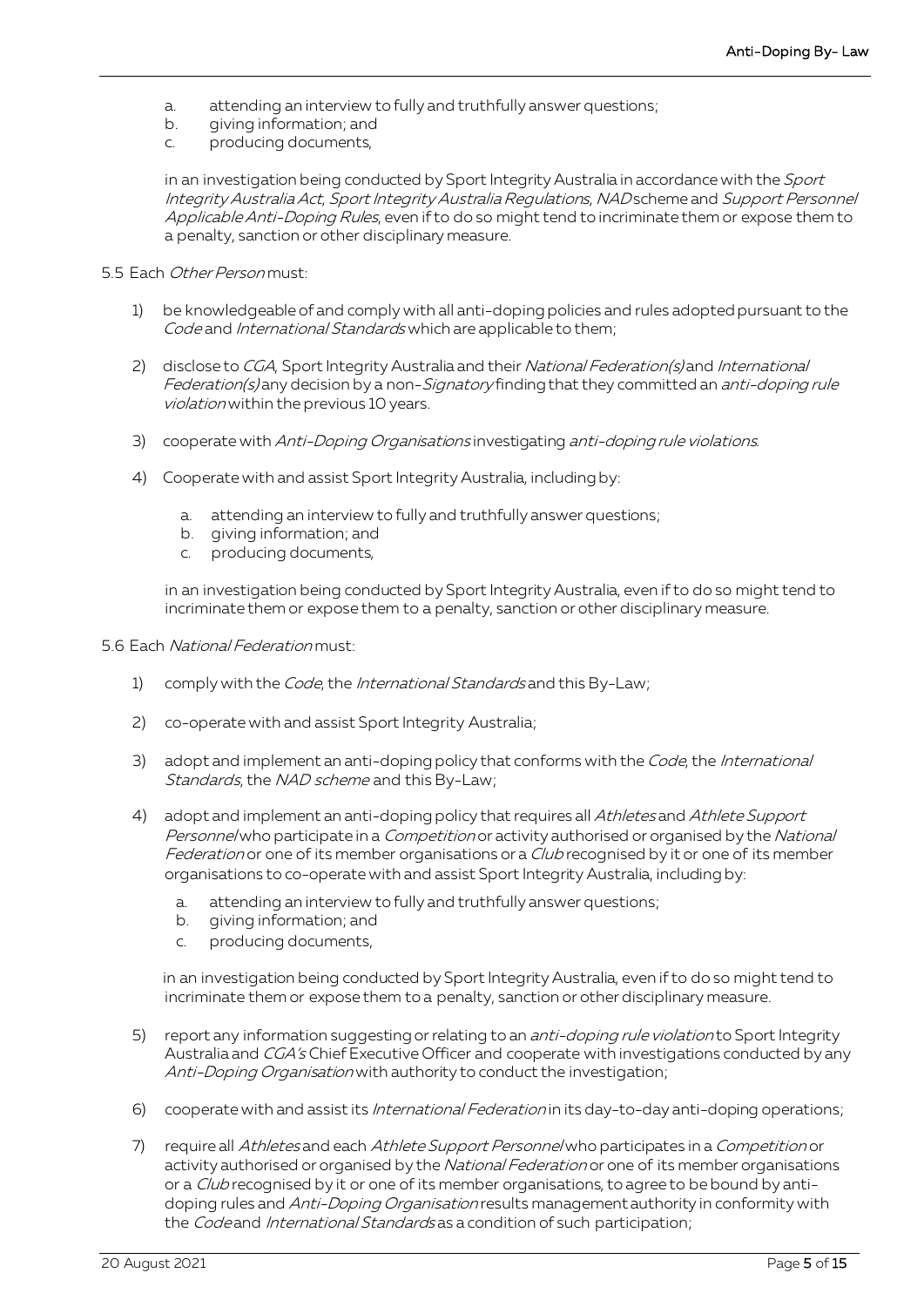- 8) prevent Athlete Support Personnel who are Using Prohibited Substances or Prohibited Methods without valid justification from providing support to Athletes within the National Federation's authority;
- 9) require as a condition of membership that the policies, rules and programs of its members or Clubs recognised by it or one of its member organisations are in compliance with the Code and International Standards;
- 10) take appropriate action to discourage non-compliance with the Code and International Standards, and its anti-doping policy;
- 11) notwithstanding the previous paragraph:
	- a. recognise and respect a finding of an *anti-doping rule violation* by its *International* Federation, Sport Integrity Australia or any other Signatory or another National Federation without the need for a hearing, provided the finding is consistent with the Code and within the authority of the body concerned; and
	- b. require Athletes who are not regular members of it to be available for Sample collection and provide accurate and up-to-date whereabouts information on a regular basis, if required during the year before the *Commonwealth Games* as a condition of participation in the Commonwealth Games as a member of an Australian Commonwealth Games Team;
- 12) require any person who is not a regular member and who fulfills the requirements to be part of the Sport Integrity Australia Registered Testing Pool, or the Sport Integrity Australia National Testing Pool, or the Sport Integrity Australia Domestic Testing Pool, to become a member and to make himself or herself available for Testing, at least twelve months before participation in International Events or at least six months before participating in National Events;
- 13) promptly notify CGA of the finding of any *anti-doping rule violation* and the imposition of any sanction for an *anti-doping rule violation* on:
	- a. any Athlete, Athlete Support Personnel or other Person under its authority; or
	- b. any Athlete, Athlete Support Personnel or other Person under its authority under the antidoping By-Law and rules of its International Federation;
- 14) promote and conduct anti-doping *Education* in coordination with Sport Integrity Australia; and
- 15) provide assistance and information to CGA as requested by the Chief Executive Officer to enable CGA to properly implement this By-Law.

# 6. Testing

- 6.1 CGA will recognise the results of accredited laboratory analysis of Testing conducted by Anti-Doping Organisations (including Sport Integrity Australia) conducted in accordance with the Code and International Standards.
- 6.2 CGA may request any Anti-Doping Organisation to conduct Testing and analysis of Samples of Athletes in accordance with the Code and International Standards.
- 6.3 Where CGA requests the conduct of Testing and analysis of Samples of Athletes by Sport Integrity Australia, whether by itself or, in the case of Athletes not within Sport Integrity Australia's jurisdiction, by another National Anti-Doping Organisation under Articles 20.5.3 and 20.5.4 of the Code, then Sport Integrity Australia will either by itself or the other National Anti-Doping Organisation which conducts the Testing ensure that there is timely initial review and a follow-up review and investigation of any Adverse Analytical Finding or Atypical Finding required pursuant to Article 5.0 of the International Standard for Results Management (ISRM) and advise CGA, and the Athlete's National Federation and International Federation of the results thereof.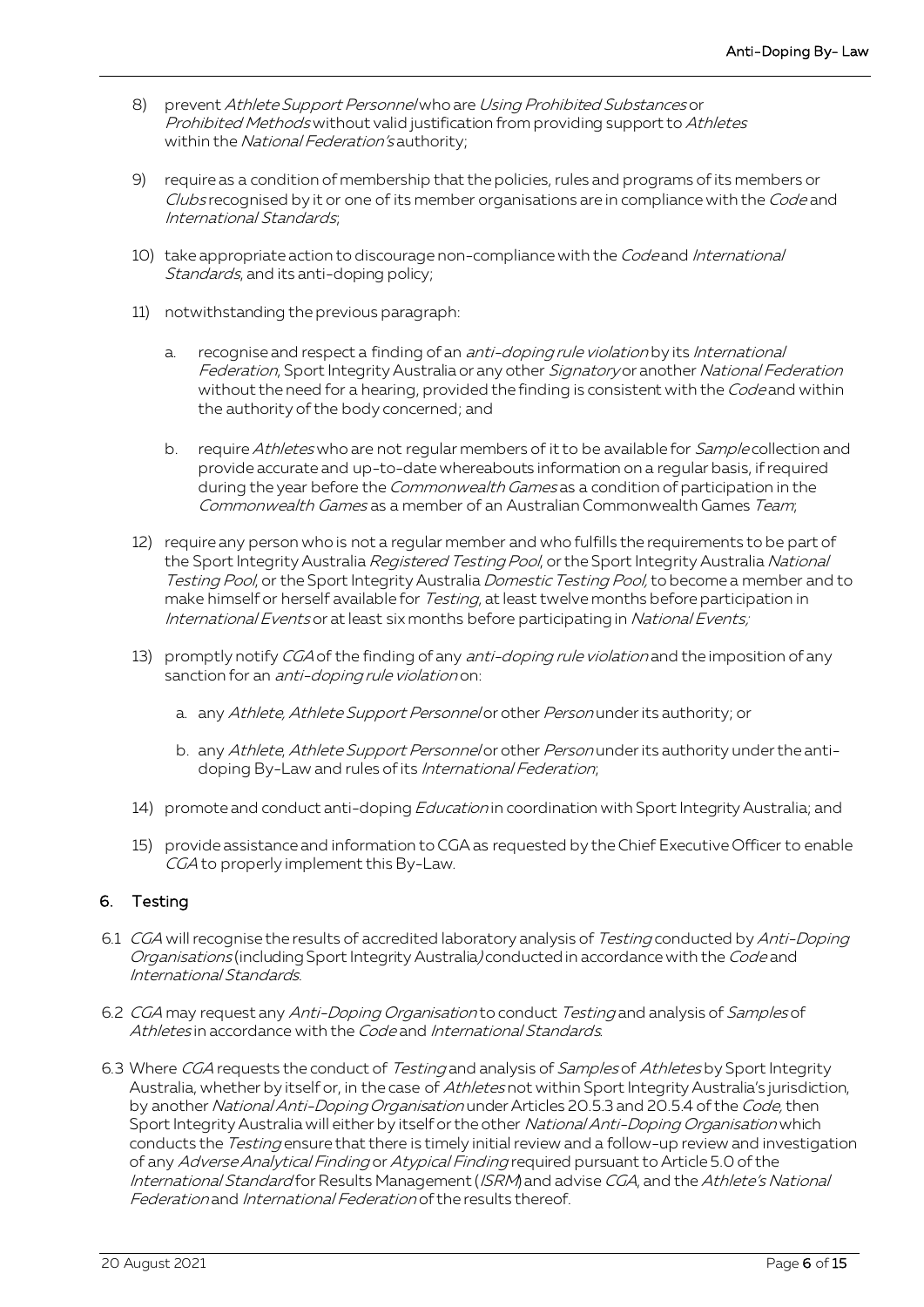## 7. Breaches of this By-Law

- 7.1 Without limiting any other term of this By-Law, the commission of an *anti-doping rule violation* is a breach of this By-Law.
- 7.2 Without limitation, Articles 1, 2, 3, 4, 5, 6, 7, 17, 26, 27 and Appendix 1 of the *Code* apply to determine whether any *anti-doping rule violation* has been committed.
- 7.3 It is an infraction of this By-Law for an Athlete, Athlete Support Personnel, Other Person or a National Federation to breach any of their obligations to CGA derived from this By-Law.

#### 8. Mutual recognition of anti-doping rule violations

- 8.1 CGA shall recognise the decision of any Signatory or National Federation, and where applicable bodies that are not a *Signatory*, in accordance with Article 15 of the Code.
- 8.2 Upon being advised of a determination and its effects under clause 8.1 and provided CGA can lawfully do so in the circumstances, the Chief Executive Officer will give the Person concerned notice in writing of:
	- 1) the recognition by CGA of such determination and its effects; and
	- 2) the automatic imposition of the applicable sanction under clause 10 for the period determined by the Anti-Doping Organisation, the NST, CAS, or another sporting tribunal to apply to the anti-doping rule violation in question.
- 8.3 Except as provided in the Code or otherwise provided for by law, no Person may appeal against or challenge any recognition by CGA under this clause 8 of an anti-doping rule violation by that Person unless that Person has first exhausted all his or her rights of appeal and other legal rights (if any) in respect of the hearing and finding of the Signatory or National Federation concerned (before any tribunal as provided for in the anti-doping by-law of the Signatory or National Federation concerned). In the event that a Person challenges or appeals the hearing, finding or determination of the Signatory or National Federation concerned, CGA will defer recognition of the anti-doping rule violation pending the conclusion of the challenge or appeal and will abide by the decision of the tribunal concerned.

#### 9 Non-recognised anti-doping rule violations

- 9.1 Where:
	- 1) there is evidence of an *anti-doping rule violation* by a *Team Member* including Athlete Support Personnel or Other Person, and the Chief Executive Officer believes (in consultation with Sport Integrity Australia) that it is inappropriate in the circumstances of the particular case to refer the matter to a National Federation for prosecution as a breach of its anti-doping policy; or
	- 2) the CGA Chief Executive Officer believes that a *Person* holding a position within CGA or on the CGA Executive, or on CGA's Board or a Team Member, including Athlete Support Personnel or Other Person may have committed an anti-doping rule violation and is not subject to the antidoping policy of any National Federation in respect of that alleged anti-doping rule violation, or
	- 3) in the period commencing one month before the Opening Ceremony of a *Games* until midnight of the day of the Closing Ceremony of those Games, a National Federation or the CGA Chief Executive Officer receives notification or believes on other grounds that a Team Member including Athlete Support Personnel or Other Person in respect of those Games may have committed an *anti-doping rule violation* and, unless the alleged *anti-doping rule violation* arises out of circumstances within the authority of the CGF or the Organising Committee for those Games in respect of those Games,

the CGA Chief Executive Officer will issue a Letter of Charge in accordance with Article 7.0 of the *ISRM* provided that it is lawful to do so.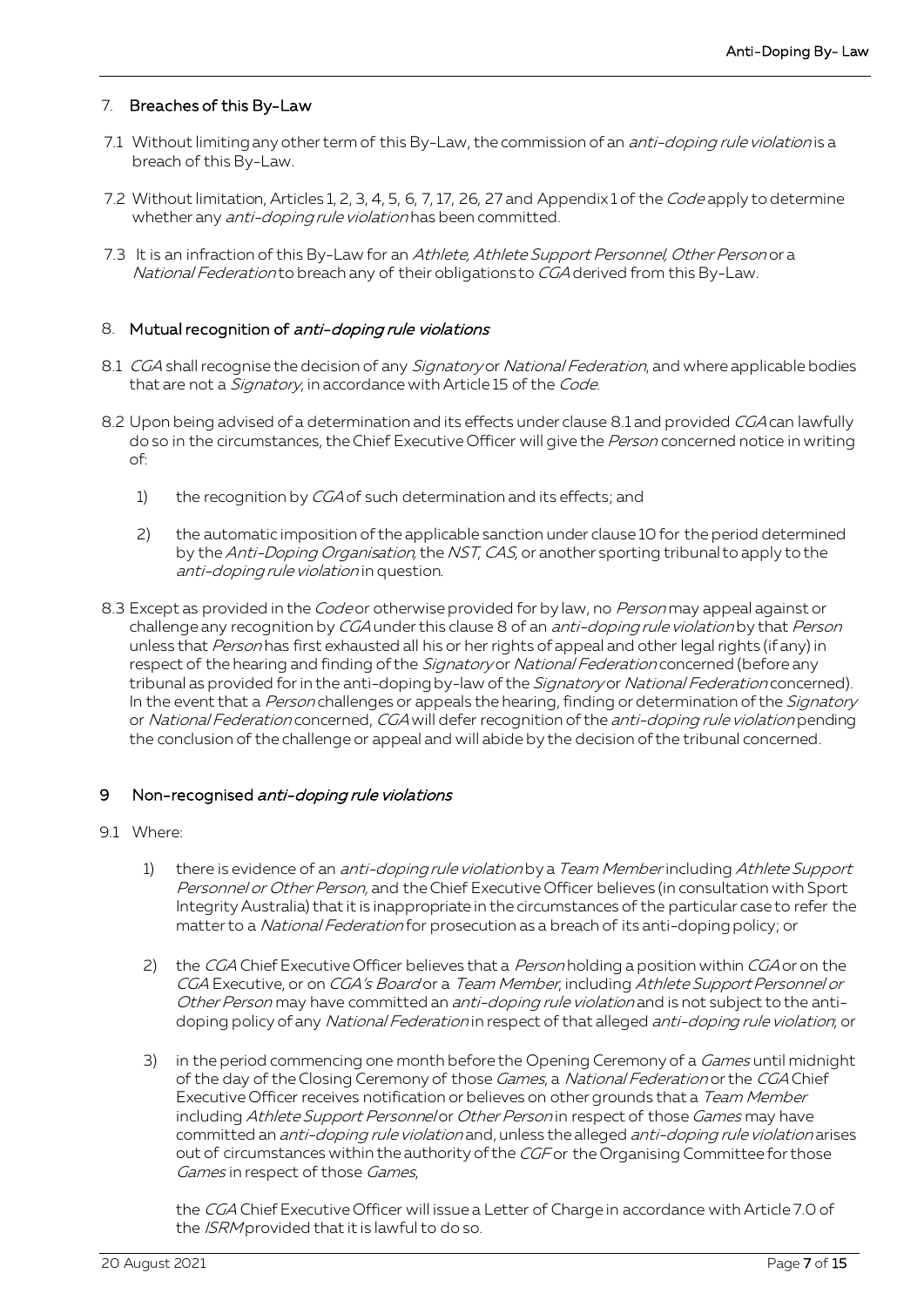4) The CGA Chief Executive Officer may at his or her discretion suspend any Athlete, Athlete Support Person or Other Person who has been charged with or alleged to have committed an anti-doping rule violation (including conduct that could be considered to be an anti-doping rule violation) pending the final determination of any such allegation or charge by the NST, CAS, another sporting tribunal or other decision maker.

# 10 CGA imposed sanctions for anti-doping rule violations

- 10.1 Any Athlete, Athlete Support Personnel or Other Person who is found to have committed an antidoping rule violation will be ineligible for membership of or selection in any Team, or to receive funding from or to hold any position within CGA or on the CGA Board or any Team for the period or periods specified in the *Code* as applicable to the *anti-doping rule violation* in question.
- 10.2 For the purposes of clause 10.1, the period or periods of any sanction will be determined according to Articles 9, 10, 11 and appendix 1 of the Code.
- 10.3 The above sanctions may be applied to a *Person* independently of any sanction or penalty, its duration or timing or whether current or past, imposed by any Signatory or National Federation provided that CGA will recognise previous sanctions imposed by any Signatory or National Federation to determine whether the breach is a first, second or third offence.
- 10.4 Any period of sanction in respect of an *anti-doping rule violation* may be reduced or otherwise varied by the NST, CAS or another sporting tribunal solely in accordance with the provisions of the Code.

#### 11 Other breaches of this By-Law

- 11.1 The sanctions set out in this clause 11 do not apply in respect of the commitment of an *anti-doping* rule violation by the relevant Person.
- 11.2 Without limiting clauses 11.2 and 11.3, any Person who, in the sole and absolute discretion of the CGA Executive, fails to comply with the obligations set out in clauses 5.1(2) and (7) or 5.4(5) and (7) or 5.5(3) and (4) may be ineligible:
	- 1) for selection to, or membership or continued membership of, any Team; and
	- 2) receive funding from CGA, use CGA facilities or to hold any position within CGA for such period

as the CGA Board or their delegated representatives determine in their sole and absolute discretion.

- 11.3 Without limiting clauses 11.2 and 11.3, any National Federation which fails to comply with the obligations set out in clause 5.6 may be:
	- 1) ineligible to nominate or propose Athletes and Athlete Support Personnel for selection to, or membership or continued membership of, any Team; and
	- 2) liable to such other sanction (including a fine but excluding expulsion from membership of CGA which requires a special majority at a general meeting)

as the CGA Board or their delegated representatives determines in their sole and absolute discretion.

11.4 Any sanctions imposed under this clause 11 are non-exclusive and the Person may be subject to additional sanctions in accordance with any other terms applicable to that Person's relationship with CGA, including any terms of employment or Team Membership Agreement.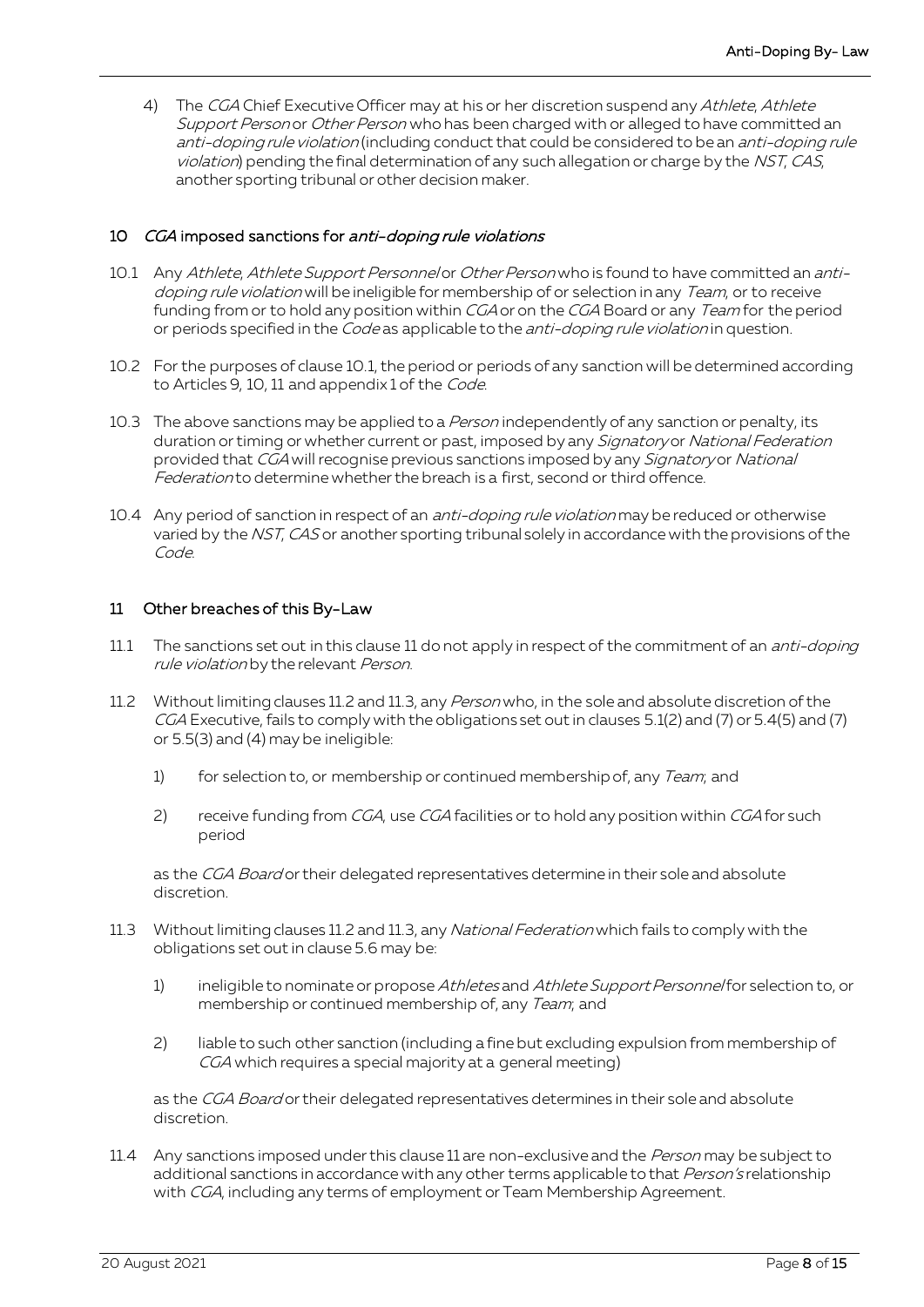# 12 NST Hearing

- 12.1 The Article 8 hearing body for the purposes of this By-Law at first instance is the NST.
- 12.2 All instances of alleged *anti-doping rule violations* will be determined in conformity with the Code and the *ISRM* and must be established according to the provisions of the *Code*.
- 12.3 If the NST determines that a person has committed an *anti-doping rule violation*, it will impose on the person the relevant sanction pursuant to clause 10.
- 12.4 A hearing by the NST under this By-Law will be conducted in the manner that the NST determines is appropriate, with as little formality and technicality, and as quickly as proper consideration of the issues permit, and will be conducted in accordance with the NST Act.
- 12.5 The hearing of a case involving a Team Memberincluding Athlete Support Personnel or Other Person will be expedited in accordance with NST Act and instruments made under it, to ensure the case is concluded prior to the Team Member including Athlete Support Personnel or Other Person participating in the Games in question.

#### 13 Appeals from determinations of the NST

- 13.1 A Person including CGA and those entitled to appeal under Article 13.2.3 of the Code aggrieved of a determination of the NST under clause 12 may appeal that decision to the Appeals Division of CAS in accordance with the provisions applicable before such court.
- 13.2 Any appeal hearing by CAS under this clause 13 will be conducted:
	- 1) by a panel of three arbitrators appointed by the Permanent Secretary of the Oceania Registry of CAS;
	- 2) as an appeal arbitration proceeding; and
	- 3) pursuant to the Code of Sports Related Arbitration, provided that the Award and the arbitrator's reasons therefore will be made public and to this extent Rule 43 of the Code of Sports-Related Arbitration regarding confidentiality will not apply.
- 13.3 An appeal will be a rehearing of the matters appealed against by way of a hearing de novo and the provisions of clause 12.2 and 12.3 will apply, mutatis mutandis, to any appeal to CAS.

#### 14 Notification

- 14.1 Upon the imposition of a sanction under this By-Law, CGA will, subject to any constraints imposed by applicable law, send details of the sanction imposed to:
	- 1) The CGF;
	- 2) those Persons entitled to notification under Article 14.1 of the Code
	- 3) the *National Federation* of the *Person* concerned;
	- 4) the *International Federation* of the *Person* concerned;
	- 5) the Australian Sports Commission;
	- 6) Sport Integrity Australia;
	- 7) WADA; and
	- 8) any other Person or organisation CGA believes should be informed in this respect.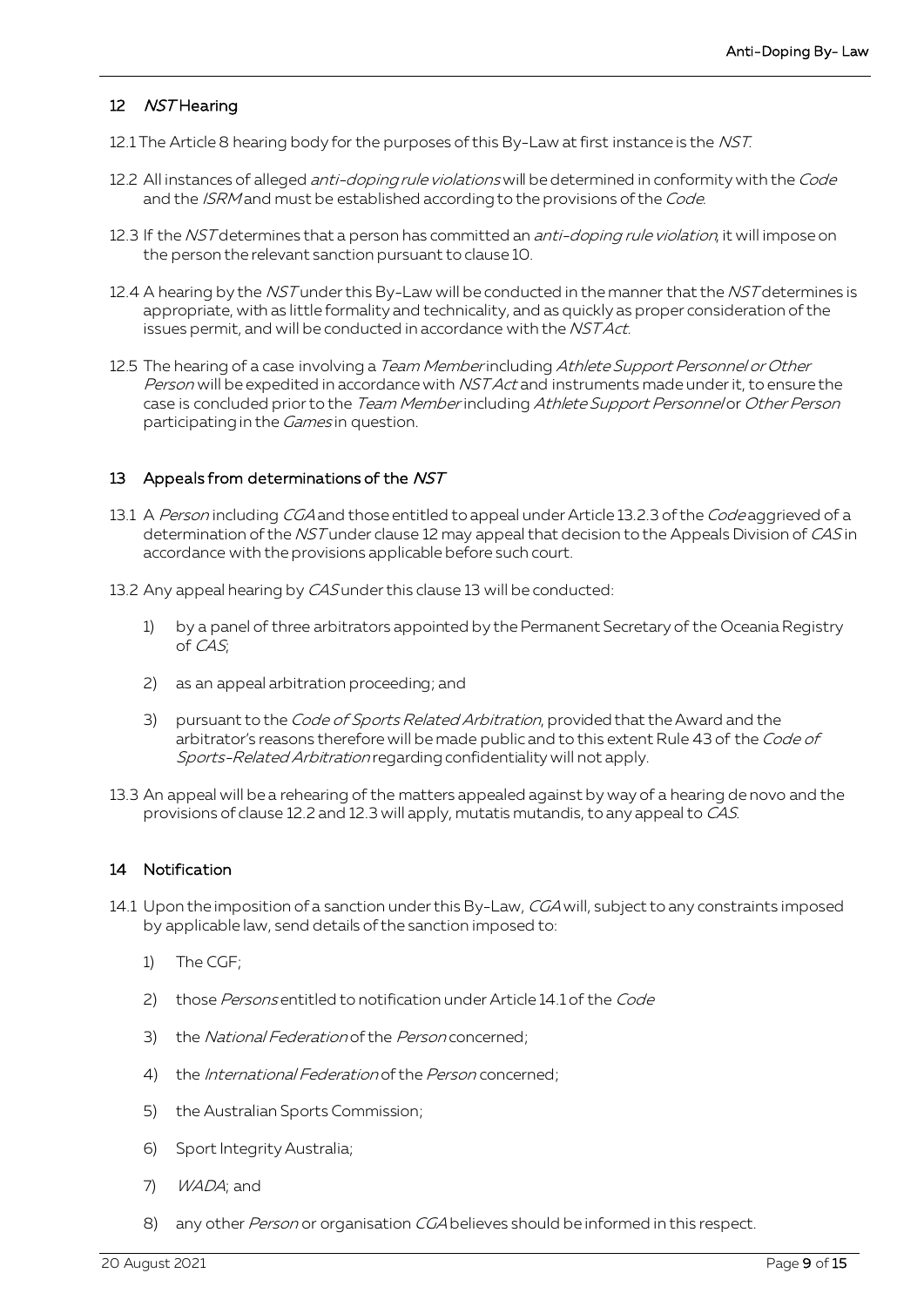14.2 If on appeal CAS overturns the finding that an *anti-doping rule violation* has occurred or alters the sanction imposed, CGA will advise the decision to all those Persons notified of the initial imposition of the sanction pursuant to clause 14.1.

#### 15 Costs and expenses of hearings & appeals to CAS

15.1 In any appeal before CAS pursuant to clause 13, each party shall bear the arbitration costs in accordance with the CAS Code of Sports-related Arbitration. Should it be found that no anti-doping rule violation has been committed, CGA shall reimburse the Athlete or Other Person their application fee and their portion of the arbitration costs. Each party shall otherwise bear their own costs.

#### 16 Review of anti-doping rule violation

16.1 If a Person recorded as having committed an *anti-doping rule violation* is subsequently found not to have committed that *anti-doping rule violation* or is otherwise cleared or pardoned of any relevant wrongdoing by CAS or any other Anti-Doping Organisation's Appellate Body acting in conformity with the Code, CGA will overturn the anti-doping rule violation and any sanction which had been imposed as a result of that *anti-doping rule violation* and will report the decision to all those Persons notified of the initial imposition of the sanction pursuant to clause 14.

#### 17 Review of CGA imposed sanction

- 17.1 Where a Person to whom a sanction has been applied under this By-Law or any preceding CGA anti-doping By-Law in respect of an *anti-doping rule violation* has new and relevant information concerning the subject *anti-doping rule violation*, he or she may make written application to the Chief Executive Officer setting out the grounds for a possible review of that CGA-imposed sanction.
- 17.2 The CGA Chief Executive Officer will consider the application and determine in his or her sole and absolute discretion whether to review any sanction imposed under this By-Law or any preceding CGA anti-doping By-Law and may alter a sanction imposed previously including a reduction or withdrawal of that CGA imposed sanction.
- 17.3 The CGA Chief Executive Officer will not alter any sanction under clause 18.2 without first consulting with any other sports organisation(s) which he or she knows has a current sanction over the Person.
- 17.4 In the event of any alteration to a sanction by the Chief Executive Officer pursuant to this clause 18, the CGA Chief Executive Officer will promptly notify the Person concerned as well as those Persons who received notification from CGA of that sanction. In such instance, those Persons entitled to appeal under Article 13.2.3 of the *Code* (other than the *Person* to whom the sanction has been applied) will have the right to appeal the decision of the Chief Executive Officer in accordance with the *Code*. Clause 13 will apply to any such appeal.

#### 18 Interpretation

In this By-Law, the following words have the following respective meanings:

| <i>"Adverse</i><br>Analytical<br>Finding" | means a report from a <i>WADA</i> -accredited laboratory or other <i>WADA</i> -<br>approved laboratory that, consistent with the International Standard for<br>Laboratories, establishes in a Samplethe presence of a Prohibited<br>Substance or its Metabolites or Markers or evidence of the Use of a<br>Prohibited Method.                                                         |
|-------------------------------------------|---------------------------------------------------------------------------------------------------------------------------------------------------------------------------------------------------------------------------------------------------------------------------------------------------------------------------------------------------------------------------------------|
| "Anti-Doping<br>Organisation"             | means <i>WADA</i> , or a <i>Signatory</i> that is responsible for adopting rules for<br>initiating, implementing or enforcing any part of the Doping Control<br>process. This includes, but is not limited to, the International Olympic<br>Committee, the International Paralympic Committee, other Major Event<br>Organisations that conduct Testing at their Events, International |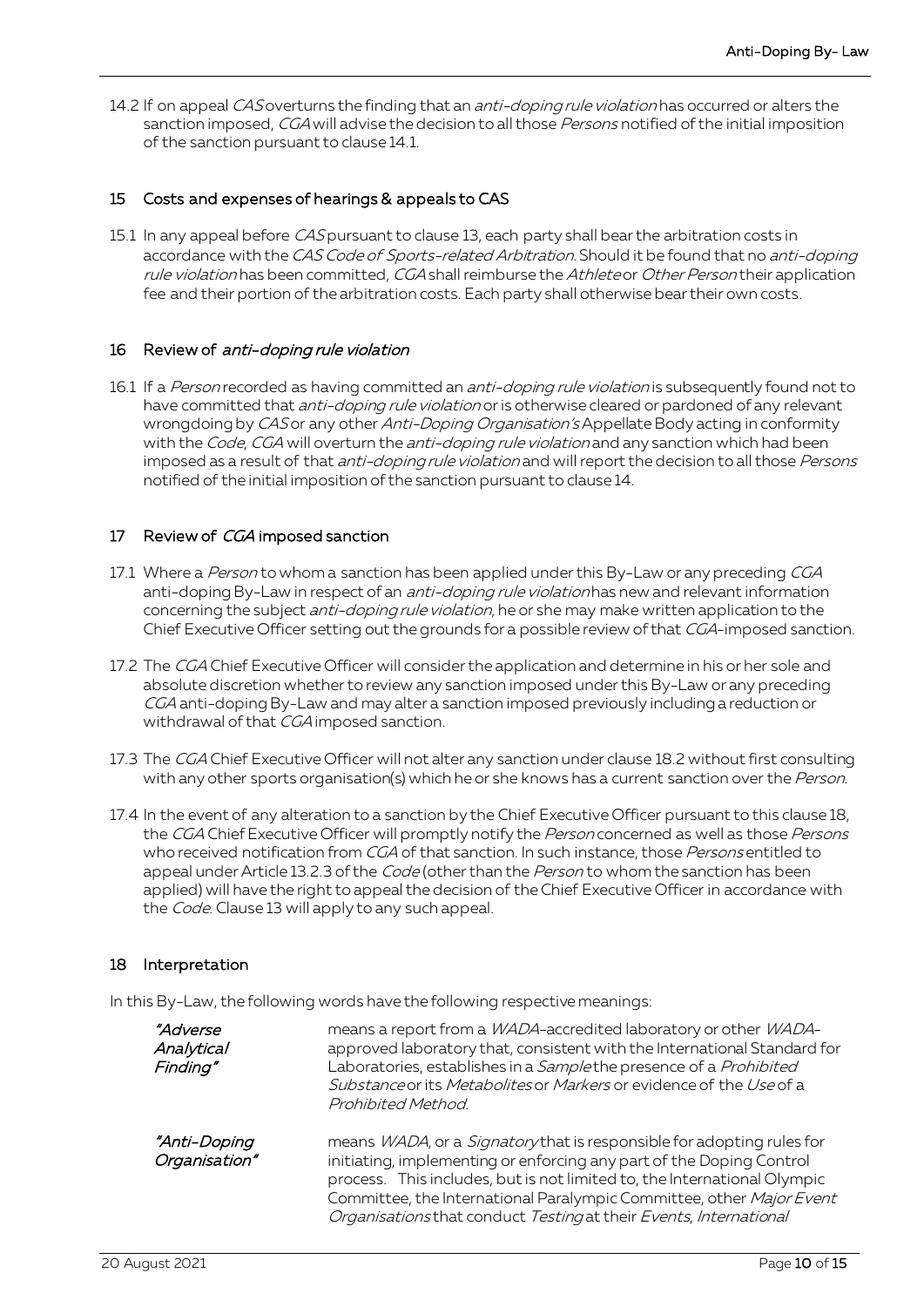|                                   | Federations, and National Anti-Doping Organisations (which for Australia<br>is Sport Integrity Australia).                                                                                                                                                                                                                                                                                                                                                                                                                                                                                                                                                                                                                                                                                                                                                                                                                                                                                                                                                                                                                                                                                                                                                                                        |
|-----------------------------------|---------------------------------------------------------------------------------------------------------------------------------------------------------------------------------------------------------------------------------------------------------------------------------------------------------------------------------------------------------------------------------------------------------------------------------------------------------------------------------------------------------------------------------------------------------------------------------------------------------------------------------------------------------------------------------------------------------------------------------------------------------------------------------------------------------------------------------------------------------------------------------------------------------------------------------------------------------------------------------------------------------------------------------------------------------------------------------------------------------------------------------------------------------------------------------------------------------------------------------------------------------------------------------------------------|
| "Anti-doping<br>rule violation"   | means the anti-doping rule violations described in Article 2 of the Code.                                                                                                                                                                                                                                                                                                                                                                                                                                                                                                                                                                                                                                                                                                                                                                                                                                                                                                                                                                                                                                                                                                                                                                                                                         |
| "Athlete"                         | means:                                                                                                                                                                                                                                                                                                                                                                                                                                                                                                                                                                                                                                                                                                                                                                                                                                                                                                                                                                                                                                                                                                                                                                                                                                                                                            |
|                                   | a. any Person who competes or participates in sport at the international<br>level (as defined by each International Federation) or the national level<br>(as defined by Sport Integrity Australia);<br>b. any Personwho is neither an International-Level Athletenor a<br>National-Level Athleteto whom Sport Integrity Australia applies its<br>anti-doping rules;<br>c. for purposes of Articles 2.8 and 2.9 of the Code and for purposes of<br>anti-doping information and Education, any Person who competes or<br>participates in sport under the authority of any Signatory,<br>government or other sports organisation accepting the Code;<br>d. any Person who competes or participates in sport under the authority<br>of a National Federation or under the authority of a member of a<br>National Federation; or<br>e. any Person who is registered as an Athleteor competitor or<br>Participant (however described) with a National Federation or with a<br>member of a National Federation or a club recognised by a National<br>Federation; or<br>f. any Athleteor Other Person, who by virtue of an accreditation or license<br>or other contractual arrangement, or otherwise, is subject to the<br>authority of the National Federation or a member of a National<br>Federation. |
| "Athlete<br>Support<br>Personnel" | means any coach, trainer, manager, agent, team staff, official, medical,<br>paramedical personnel, parent or any Other Person working with,<br>treating or assisting an Athleteparticipating in or preparing for sports<br>Competition.                                                                                                                                                                                                                                                                                                                                                                                                                                                                                                                                                                                                                                                                                                                                                                                                                                                                                                                                                                                                                                                           |
| <i>"Atypical</i><br>Finding"      | means a report from a WADA-accredited laboratory or other WADA-<br>approved laboratory which requires further investigation as provided by<br>the International Standard for Laboratories or related Technical<br>Documents prior to the determination of an <i>Adverse Analytical Finding</i> .                                                                                                                                                                                                                                                                                                                                                                                                                                                                                                                                                                                                                                                                                                                                                                                                                                                                                                                                                                                                  |
| "CAS"                             | means the Court of Arbitration for Sport.                                                                                                                                                                                                                                                                                                                                                                                                                                                                                                                                                                                                                                                                                                                                                                                                                                                                                                                                                                                                                                                                                                                                                                                                                                                         |
| "CGA"                             | means Commonwealth Games Australia Limited, formerly known as the<br>Australian Commonwealth Games Association Inc ("ACGA").                                                                                                                                                                                                                                                                                                                                                                                                                                                                                                                                                                                                                                                                                                                                                                                                                                                                                                                                                                                                                                                                                                                                                                      |
| "CGA Board"                       | means the Board of Directors as elected or appointed in accordance with<br>the CGA Constitution.                                                                                                                                                                                                                                                                                                                                                                                                                                                                                                                                                                                                                                                                                                                                                                                                                                                                                                                                                                                                                                                                                                                                                                                                  |
| "CGF"                             | means the Commonwealth Games Federation.                                                                                                                                                                                                                                                                                                                                                                                                                                                                                                                                                                                                                                                                                                                                                                                                                                                                                                                                                                                                                                                                                                                                                                                                                                                          |
| "Club"                            | means a club which is a member of a National Federation, Program Sport<br>or one of its member organisations.                                                                                                                                                                                                                                                                                                                                                                                                                                                                                                                                                                                                                                                                                                                                                                                                                                                                                                                                                                                                                                                                                                                                                                                     |
| "Code"                            | means the World Anti-Doping Code as in force from time to time.                                                                                                                                                                                                                                                                                                                                                                                                                                                                                                                                                                                                                                                                                                                                                                                                                                                                                                                                                                                                                                                                                                                                                                                                                                   |
| "Commonwealth<br>Games"           | means the multi-sport event held once every four years under the<br>auspices of the CGF.                                                                                                                                                                                                                                                                                                                                                                                                                                                                                                                                                                                                                                                                                                                                                                                                                                                                                                                                                                                                                                                                                                                                                                                                          |
| "Competition"                     | means a single race, match, game or singular sport contest.                                                                                                                                                                                                                                                                                                                                                                                                                                                                                                                                                                                                                                                                                                                                                                                                                                                                                                                                                                                                                                                                                                                                                                                                                                       |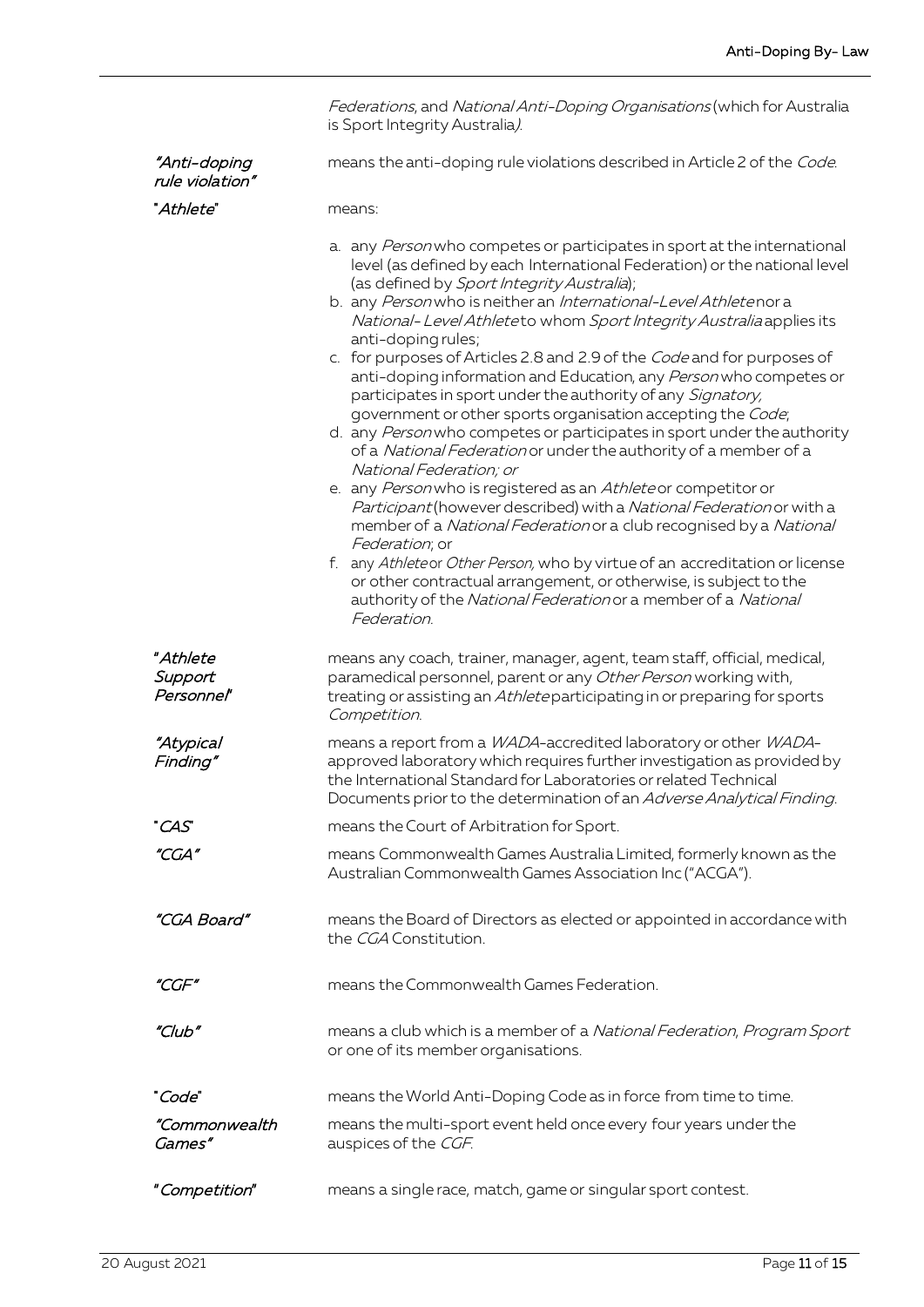| "Consequences"<br>('Consequences<br>of Anti-Doping<br>Rule Violations') | An Athlete's or Other Person's violation of an anti-doping rule may result<br>in one or more of the following:                                                                                                                                                                                                                                                                                                                                                                                                                                                                 |
|-------------------------------------------------------------------------|--------------------------------------------------------------------------------------------------------------------------------------------------------------------------------------------------------------------------------------------------------------------------------------------------------------------------------------------------------------------------------------------------------------------------------------------------------------------------------------------------------------------------------------------------------------------------------|
|                                                                         | Disqualification means the Athlete's results in a particular<br>a.<br>Competition or Eventare invalidated, with all resulting Consequences<br>including forfeiture of any medals, points and prizes;                                                                                                                                                                                                                                                                                                                                                                           |
|                                                                         | b. Ineligibility means the Athleteor Other Person is barred on account of<br>an anti-doping rule violation for a specified period of time from<br>participating in any <i>Competition</i> or other activity or funding as<br>provided in Article 10.14 of the Code;                                                                                                                                                                                                                                                                                                            |
|                                                                         | c. Provisional Suspension means the Athleteor Other Person is barred<br>temporarily from participating in any Competition or activity prior to<br>the final decision at a hearing conducted under Article 8 of the Code;                                                                                                                                                                                                                                                                                                                                                       |
|                                                                         | d. Financial Consequences means a financial sanction imposed for an<br>anti-doping rule violation or to recover costs associated with an anti-<br>doping rule violation; and                                                                                                                                                                                                                                                                                                                                                                                                   |
|                                                                         | e. Public Disclosuremeans the dissemination or distribution of<br>information to the general public or Persons beyond those Persons<br>entitled to earlier notification in accordance with Article 14 of the<br>Code. Teams in Team Sportsmay also be subject to Consequences as<br>provided in Article 11 of the Code.                                                                                                                                                                                                                                                        |
| <i>"Delegated</i><br>Third Party"                                       | Any Personto which Sport Integrity Australia delegates any aspect<br>of Doping Controlor anti-doping Education programs including, but not<br>limited to, third parties or other Anti-Doping Organisations that<br>conduct Sample collection or other Doping Control services or anti-<br>doping Education programs for Sport Integrity Australia, or individuals<br>serving as independent contractors who perform Doping Controlservices<br>for Sport Integrity Australia (e.g. non-employee Doping Controlofficers<br>or chaperones). This definition does not include CAS. |
| "Domestic<br>Testing Pool"                                              | Is the pool of Athletes designated as such by Sport Integrity Australia,<br>who are neither in Sport Integrity Australia's Registered Testing Poolnor<br>Sport Integrity Australia's National Testing Pooland who are subject to<br>Testing both In-Competition and Out-of-Competition as part of Sport<br>Integrity Australia's test distribution plan.                                                                                                                                                                                                                       |
| "Doping"                                                                | means the occurrence of one or more of the anti-doping rule violations<br>set forth in Article 2.1 through to Article 2.11 of the Code.                                                                                                                                                                                                                                                                                                                                                                                                                                        |
| "Doping<br>Control"                                                     | means all steps and processes from test distribution planning through to<br>ultimate disposition of any appeal and the enforcement of<br>Consequences including all steps and processes in between including but<br>not limited to Testing, investigations, whereabouts, TUEs, sample<br>collection and handling. Laboratory analysis, Results Management and<br>investigations or proceedings relating to violations of Article 10.14<br>(Status during period of Ineligibility or Provisional Suspension).                                                                   |
| "Education"                                                             | The process of learning to instil values and develop behaviour's that<br>foster and protect the spirit of sport, and to prevent intentional and<br>unintentional doping                                                                                                                                                                                                                                                                                                                                                                                                        |
| "Games"                                                                 | means the Commonwealth Games, Youth Commonwealth Games or any<br>other sporting competition or event in which a Team is to compete or<br>participate.                                                                                                                                                                                                                                                                                                                                                                                                                          |
| "Games Period"                                                          | means the period commencing on the earlier of:                                                                                                                                                                                                                                                                                                                                                                                                                                                                                                                                 |
|                                                                         | the assembly of the Team for the Games and for a period of one<br>(1)<br>month prior to the commencement of the Games, including any<br>Team camps or preparation or training camps prior to the Games;                                                                                                                                                                                                                                                                                                                                                                        |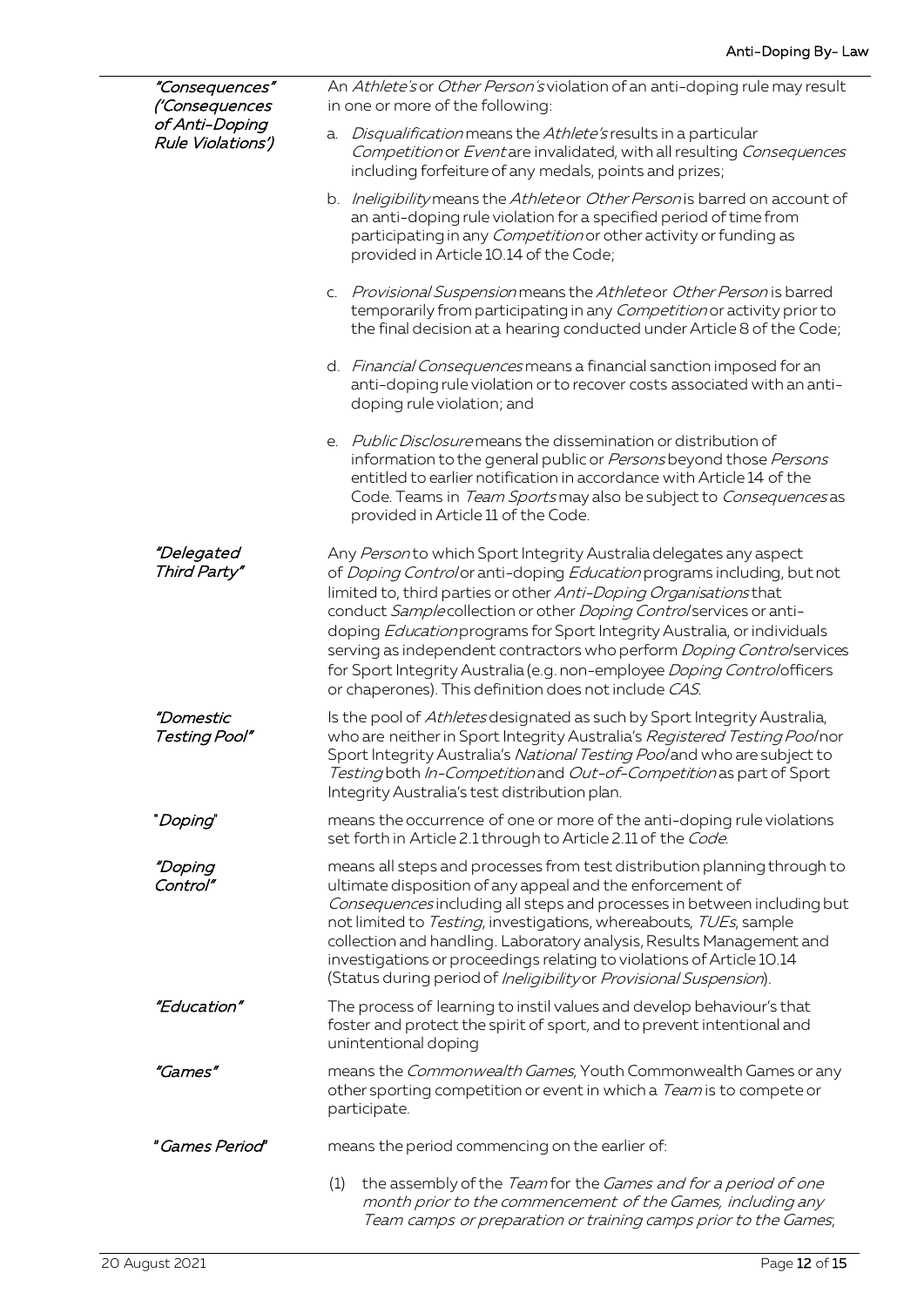|                                            | or<br>(2)<br>the opening of the official Games accommodation, and<br>ends at midnight the day after the closing ceremony of<br>the Games or on such later date as the Personis<br>formally discharged from the relevant Team.                                                                                                                                                                                                                                                                                                  |  |
|--------------------------------------------|--------------------------------------------------------------------------------------------------------------------------------------------------------------------------------------------------------------------------------------------------------------------------------------------------------------------------------------------------------------------------------------------------------------------------------------------------------------------------------------------------------------------------------|--|
| "International<br>Event"                   | means an <i>Eventor Competition</i> where the International Olympic<br>Committee, the International Paralympic Committee, an International<br>Federation, a Major Event Organisation, or another international sport<br>organisation is the ruling body for the Eventor appoints the technical<br>officials for the Event.                                                                                                                                                                                                     |  |
| "International<br><i>Federation</i> "      | means an International Federation being an organization controlling a<br>branch of sport.                                                                                                                                                                                                                                                                                                                                                                                                                                      |  |
| "International-<br>Level Athlete"          | means Athletes who compete in sport at the international level, as<br>defined by each International Federation, consistent with the<br>International Standard for Testing and Investigations;                                                                                                                                                                                                                                                                                                                                  |  |
| "International<br>Standard"                | means a standard adopted by WADA in support of the Code.<br>Compliance with an International Standard (as opposed to another<br>alternative standard, practice or procedure) shall be sufficient to<br>conclude that the procedures addressed by the International Standard<br>were performed properly. International Standards shall include any<br>Technical Documents issued pursuant to the International Standard.                                                                                                        |  |
| <i>"Major Event</i><br>Organisations"      | means the continental associations of National Olympic Committees and<br>other international multi-sport organisations that function as the ruling<br>body for any continental, regional or other International Event.                                                                                                                                                                                                                                                                                                         |  |
| "National Anti-<br>Doping<br>Organisation" | means the entity(ies) designated by each country as possessing the<br>primary authority and responsibility to adopt and implement anti-doping<br>rules, direct the collection of Samples, manage test results, and conduct<br>Results Management at the national level. If this designation has not<br>been made by the competent public authority(ies), the entity shall be the<br>country's National Olympic Committee or its designee. In Australia, the<br>National Anti-Doping Organisation is Sport Integrity Australia. |  |
| "National Event"                           | means a sport Eventor Competition involving International- or National-<br>Level Athletes that is not an International Event.                                                                                                                                                                                                                                                                                                                                                                                                  |  |
| "National<br><i>Federation</i> "           | means a National or regional entity which is a member of or is recognised<br>by an International Federation as the entity governing the International<br>Federation's sport in that nation or region and includes any organisation<br>that is (or was at the time of any alleged breach of this By-Law) a<br>member of CGA, and includes National Federation as referred to in and<br>consistent with the <i>Code</i> , and <i>Program Sport</i> as defined in the CGA<br>constitution.                                        |  |
| <i>"National-Level</i><br>Athlete"         | means Athletes who compete in sport at the national level, as defined by<br>each National Anti-Doping Organization, consistent with the<br>International Standard for Testing and Investigations.                                                                                                                                                                                                                                                                                                                              |  |
| <i>"National</i><br>Testing Pool"          | is the pool of Athletes designated as such by Sport Integrity Australia,<br>who are neither in Sport Integrity Australia's Registered Testing Poolnor<br>Sport Integrity Australia's Domestic Testing Pooland who are subject to<br>testing both In-Competition and Out-of-Competition as part of Sport<br>Integrity Australia's test distribution plan and who may be asked for<br>whereabouts information.                                                                                                                   |  |
| <i>"National Sports</i><br>Tribunal (NST)" | The Australian tribunal established by the National Sports Tribunal<br>Act 2019 (Cth).                                                                                                                                                                                                                                                                                                                                                                                                                                         |  |
| "NST Act"                                  | The National Sports Tribunal Act 2019(Cth).                                                                                                                                                                                                                                                                                                                                                                                                                                                                                    |  |
| "Other Person"                             | A Person who is neither an Athletenor an Athlete Support Personnel,<br>and who is bound by this Anti-Doping By-Law.                                                                                                                                                                                                                                                                                                                                                                                                            |  |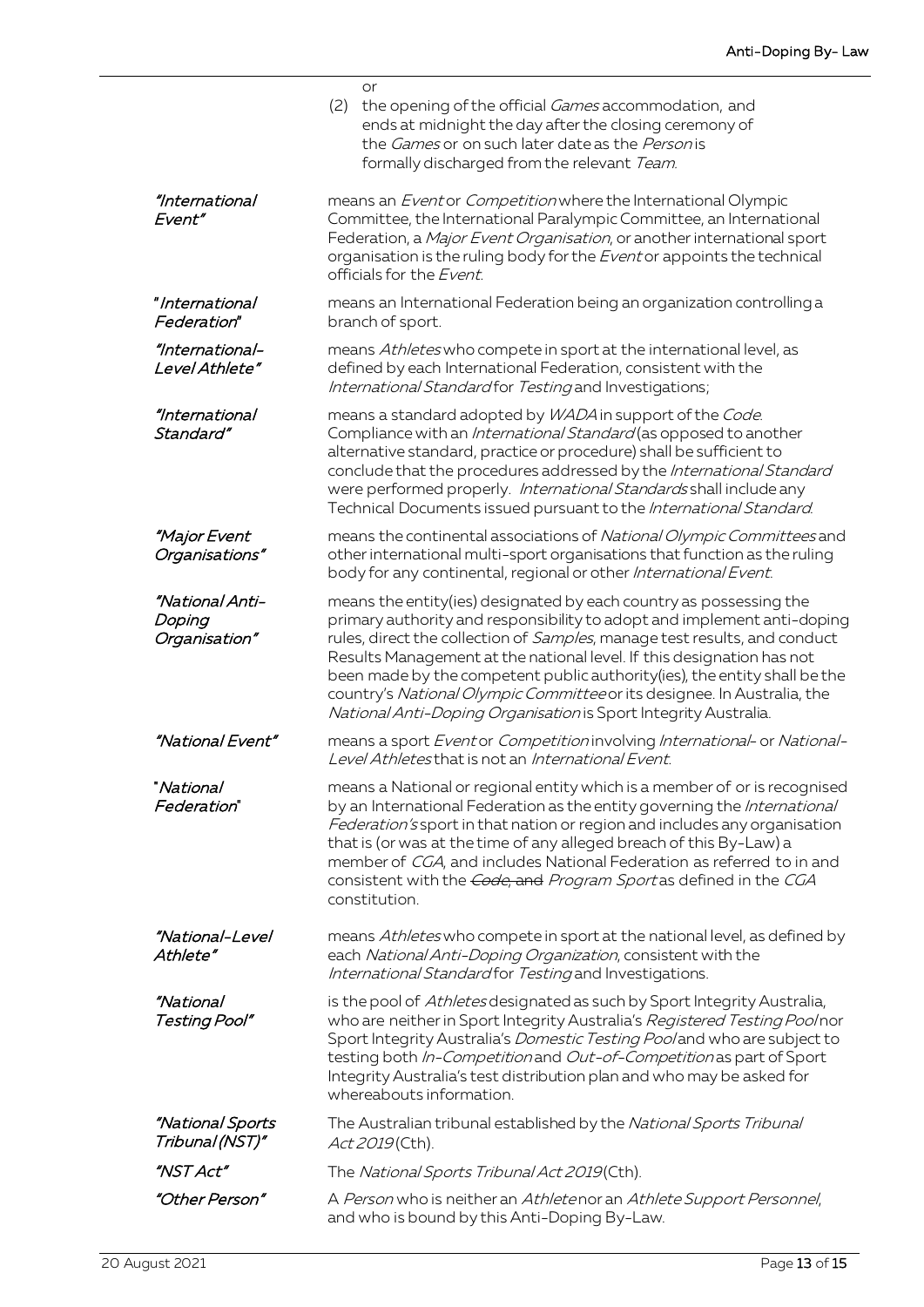| "Person"                         | means a natural <i>Person</i> or an organisation or other entity.                                                                                                                                                                                                                                                                                                                                                                                                                                                                                                |
|----------------------------------|------------------------------------------------------------------------------------------------------------------------------------------------------------------------------------------------------------------------------------------------------------------------------------------------------------------------------------------------------------------------------------------------------------------------------------------------------------------------------------------------------------------------------------------------------------------|
| "Program Sport"                  | means those Australian Affiliates of the International Federations<br>recognised by the CGF as a Recognised International Federation and in<br>respect of which the CGF has approved that the sport will be on the<br>program of the next following Games.                                                                                                                                                                                                                                                                                                       |
| "Prohibited List"                | means the List identifying the Prohibited Substances and Prohibited<br>Methods.                                                                                                                                                                                                                                                                                                                                                                                                                                                                                  |
| "Prohibited<br>Method"           | means any method so described on the Prohibited List.                                                                                                                                                                                                                                                                                                                                                                                                                                                                                                            |
| "Prohibited<br><i>Substance"</i> | means any substance, or class of substances, so described on the<br>Prohibited List.                                                                                                                                                                                                                                                                                                                                                                                                                                                                             |
| "Registered<br>Testing Pool"     | The pool of highest-priority Athletes established separately at the<br>international level by International Federations and at the national level<br>by National Anti-Doping Organisations, who are subject to focused In-<br>Competition and Out-of-Competition Testing as part of that<br>International Federation's or National Anti-Doping Organisation's test<br>distribution plan and therefore are required to provide whereabouts<br>information as provided in Article 5.5 of the Code and the International<br>Standardfor Testing and Investigations. |
| "Results<br>Management"          | The process encompassing the timeframe between notification as per<br>Article 5 of the International Standard for Results Management, or in<br>certain cases (e.g., Atypical Finding, Athlete Biological Passport,<br>whereabouts failure), such pre-notification steps expressly provided for<br>in Article 5 of the International Standardfor Results Management,<br>through the charge until the final resolution of the matter, including the<br>end of the hearing process at first instance or on appeal (if an appeal was<br>lodged).                     |
| <i>"Sample or</i><br>Specimen"   | means any biological material collected for the purposes of <i>Doping</i><br>Control.                                                                                                                                                                                                                                                                                                                                                                                                                                                                            |
| "Signatory"                      | An entity signing the Codeand agreeing to comply with the Code, as<br>provided in Article 23 of the Code.                                                                                                                                                                                                                                                                                                                                                                                                                                                        |
| "Team'                           | means any Australian Commonwealth Games Team, Australian Youth<br>Commonwealth Games Team or other Team selected by CGA.                                                                                                                                                                                                                                                                                                                                                                                                                                         |
| "Testing"                        | means the parts of the Doping Control processinvolving test distribution<br>planning, Samplecollection, Samplehandling, and Sampletransport to<br>the laboratory.                                                                                                                                                                                                                                                                                                                                                                                                |
| "Team Member"                    | means:                                                                                                                                                                                                                                                                                                                                                                                                                                                                                                                                                           |
|                                  | a member of a <i>Team</i> including a Team Member as notified by CGA or<br>a.<br>by signing an Athleteor Athlete Support Personne/Team<br>Membership Agreement; or                                                                                                                                                                                                                                                                                                                                                                                               |
|                                  | b. a person advised by a National Federation to CGA as a person<br>considered suitable as a member of a <i>Team</i> and recognised as such<br>by CGA.                                                                                                                                                                                                                                                                                                                                                                                                            |
| "TUE"                            | allows an Athletewith a medical condition to Use a Prohibited Substance<br>or Prohibited Method but only if the conditions set out in Article 4.4 and<br>the International Standard for Therapeutic Use Exemptions are met.                                                                                                                                                                                                                                                                                                                                      |
| "Use"                            | means the utilisation, application, ingestion, injection or consumption by<br>any means whatsoever of any Prohibited Substance or Prohibited<br>Method.                                                                                                                                                                                                                                                                                                                                                                                                          |
| " WADA"                          | means the World Anti-Doping Agency.                                                                                                                                                                                                                                                                                                                                                                                                                                                                                                                              |